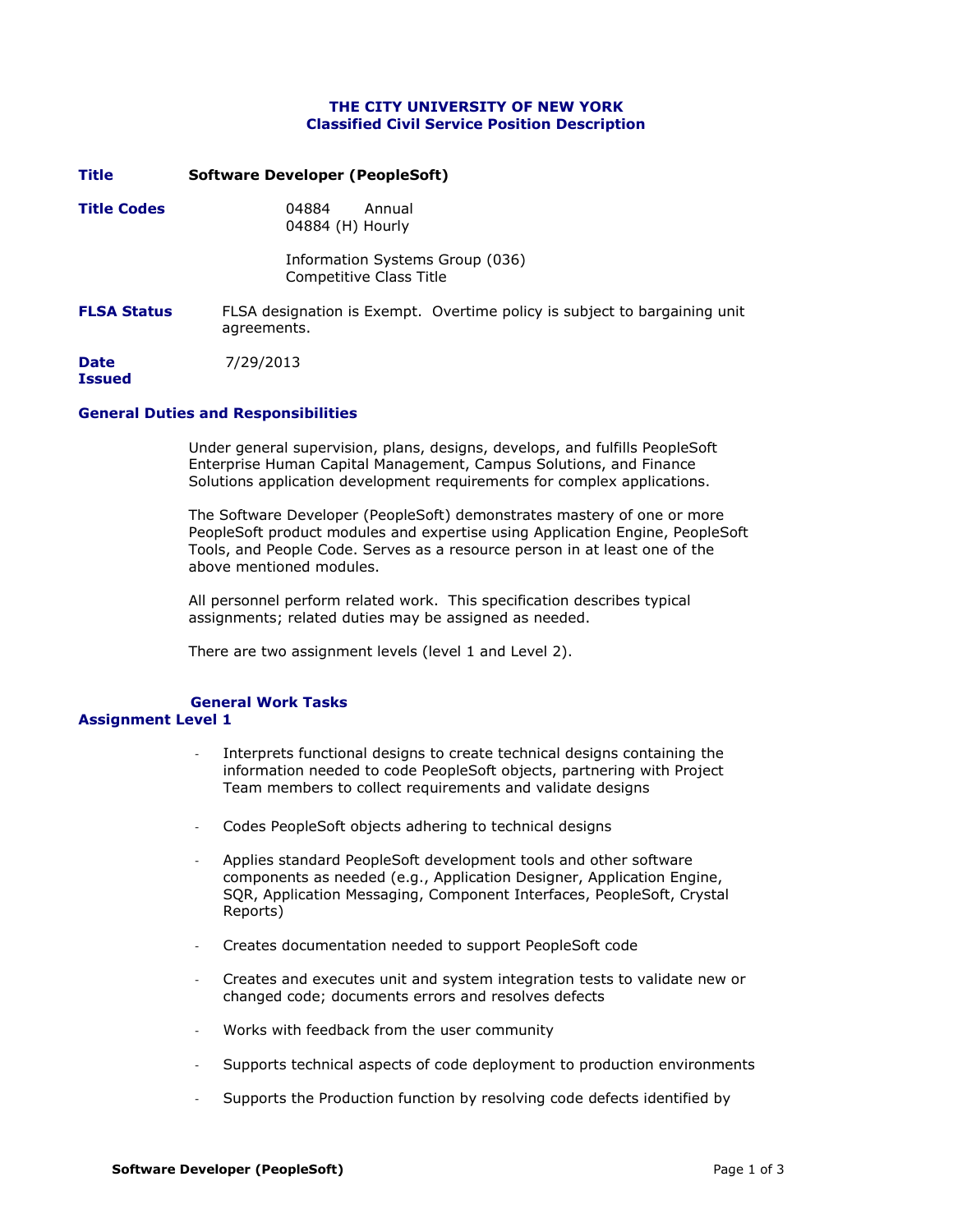end users

- Works to support transition of Production Support to Managed Services team
- Designs and generates PeopleSoft reports
- Provides solutions to a variety of technical problems of moderate scope and complexity

#### **Assignment Level 2**

- Completes all Level 1 tasks
- Troubleshoots codes / PeopleSoft objects adhering to technical designs using specialized
- Serves as an expert resource to Level1 staff
- Applies expertise and supplies technical guidance to others using standard PeopleSoft development tools and other software components as needed (e.g., Application Designer, Application Engine, SQR, Application Messaging, Component Interfaces, PeopleSoft, Crystal Reports)
- Advises Level 1 staff during unit and system integration tests to validate new or changed code; documents errors and resolves defects
- Provides technical support and troubleshooting within defined service level agreements
- Provides solutions to a variety of technical problems of larger scope and complexity than Level 1

## **Qualification Requirements**

- Level 1 1) A combination of education and experience that may be met by one of the following:
	- a) Oracle/PeopleSoft certification for PeopleSoft Version 8 or later with 2 years of full time information technology work experience which must have been primarily in PeopleSoft development,

### **OR**

b) A Bachelor's degree from an accredited institution in computer science or related field plus three (3) years of full-time information technology work experience, which must have been primarily in PeopleSoft development,

#### **OR**

- c) An Associate's degree from an accredited institution in computer science or related field plus five (5) years of full-time information technology work experience, at least three (3) years of which must have been primarily in PeopleSoft development,
- **OR**
	- d) A High School diploma or GED from an accredited institution and at least seven (7) years of full time information technology work